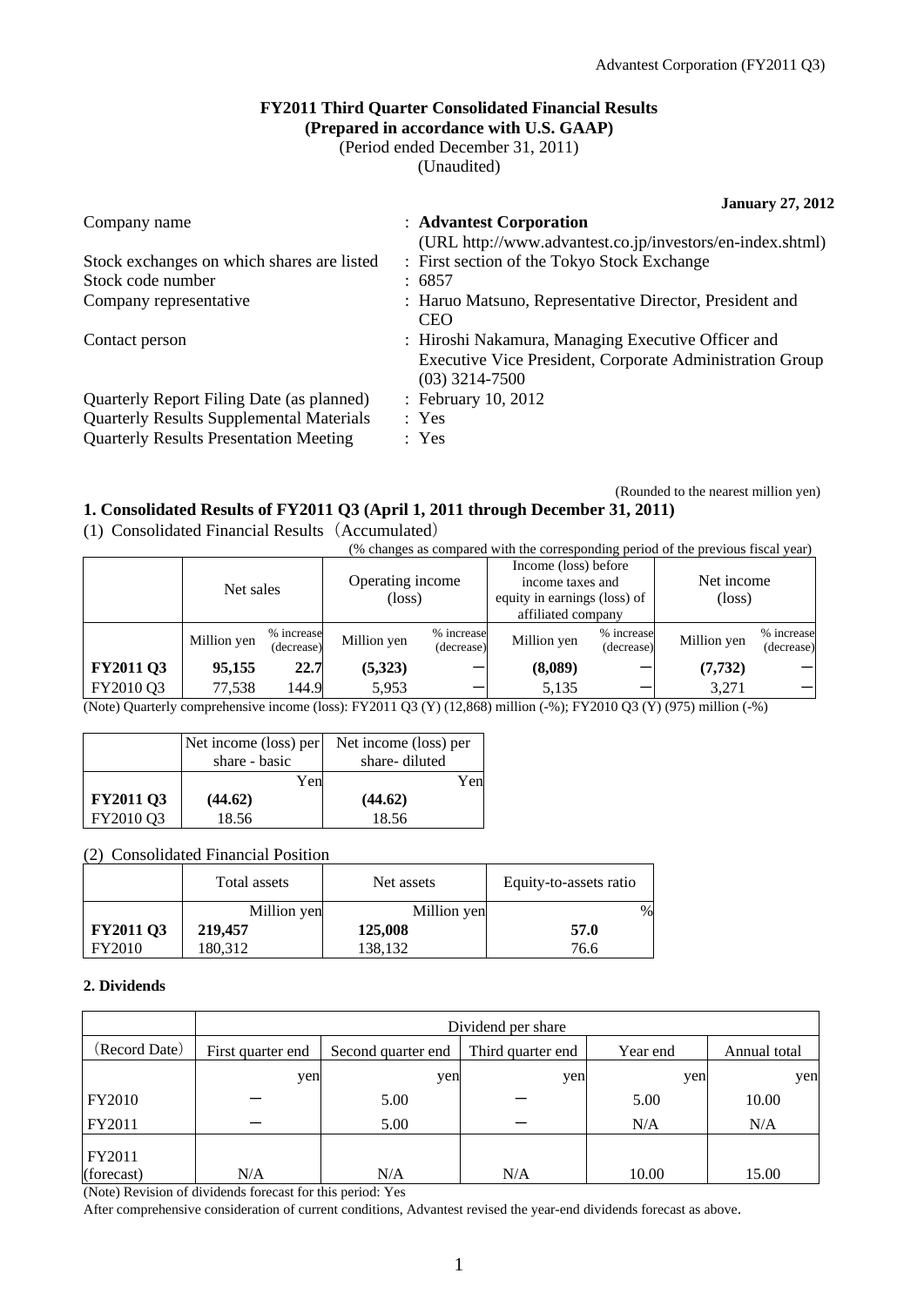**3. Projected Results for FY2011 (April 1, 2011 through March 31, 2012)** 

|        | (% changes as compared with the previous fiscal year) |                          |                  |                          |                                                                                       |                          |             |                          |  |
|--------|-------------------------------------------------------|--------------------------|------------------|--------------------------|---------------------------------------------------------------------------------------|--------------------------|-------------|--------------------------|--|
|        | Net sales                                             |                          | Operating income |                          | Loss before<br>income taxes and<br>equity in earnings (loss) of<br>affiliated company |                          | Net loss    |                          |  |
|        | Million yen                                           | % increase<br>(decrease) | Million yen      | % increase<br>(decrease) | Million yen                                                                           | % increase<br>(decrease) | Million yen | % increase<br>(decrease) |  |
| FY2011 | 138.000                                               | 38.5                     | 000.1            | (83.6)                   | (1,800)                                                                               |                          | (1,000)     |                          |  |

|        | Net loss per share |
|--------|--------------------|
|        | Yen                |
| FY2011 | (5.77)             |

(Note) Revision of earnings forecast for this period: Yes

Advantest did not report the earnings forecast for the fiscal year ending March 31, 2012 in late October of last year due to difficulty in forecasting trends in the demand for semiconductors and investment plans for semiconductor related capital expenditures.

At this time, Advantest is able to report the earnings forecast for the fiscal year ending March 31, 2012, taking into account trends in orders input received and other factors in the third quarter. Such earnings forecast is reported above.

### **4. Others**

(1) Material changes in subsidiaries during this period (changes in scope of consolidation resulting from changes in subsidiaries): Yes

Newly included 1 (Company name: Verigy Ltd.); Excluded None

(Note) Please see "Business Results" 2. Others on page 8 for details.

(2) Use of simplified accounting method and special accounting policy for quarterly consolidated financial statements: Yes

(Note) Please see "Business Results" 2. Others on page 8 for details.

(3) Accounting changes:

1) Changes based on revisions of accounting standard: Yes

- 2) Changes other than 1) above: Yes
- (Note) Please see "Business Results" 2. Others on page 8-9 for details.
- (4) Number of issued and outstanding stock (common stock):
	- 1) Number of issued and outstanding stock at the end of each fiscal period (including treasury stock): FY2011 Q3 199,566,770 shares; FY2010 199,566,770 shares.
	- 2) Number of treasury stock at the end of each fiscal period: FY2011 Q3 26,295,394 shares; FY2010 26,294,819 shares.
	- 3) Average number of outstanding stock for each period (cumulative term): FY2011 Q3 173,271,828 shares; FY2010 Q3 176,205,042 shares.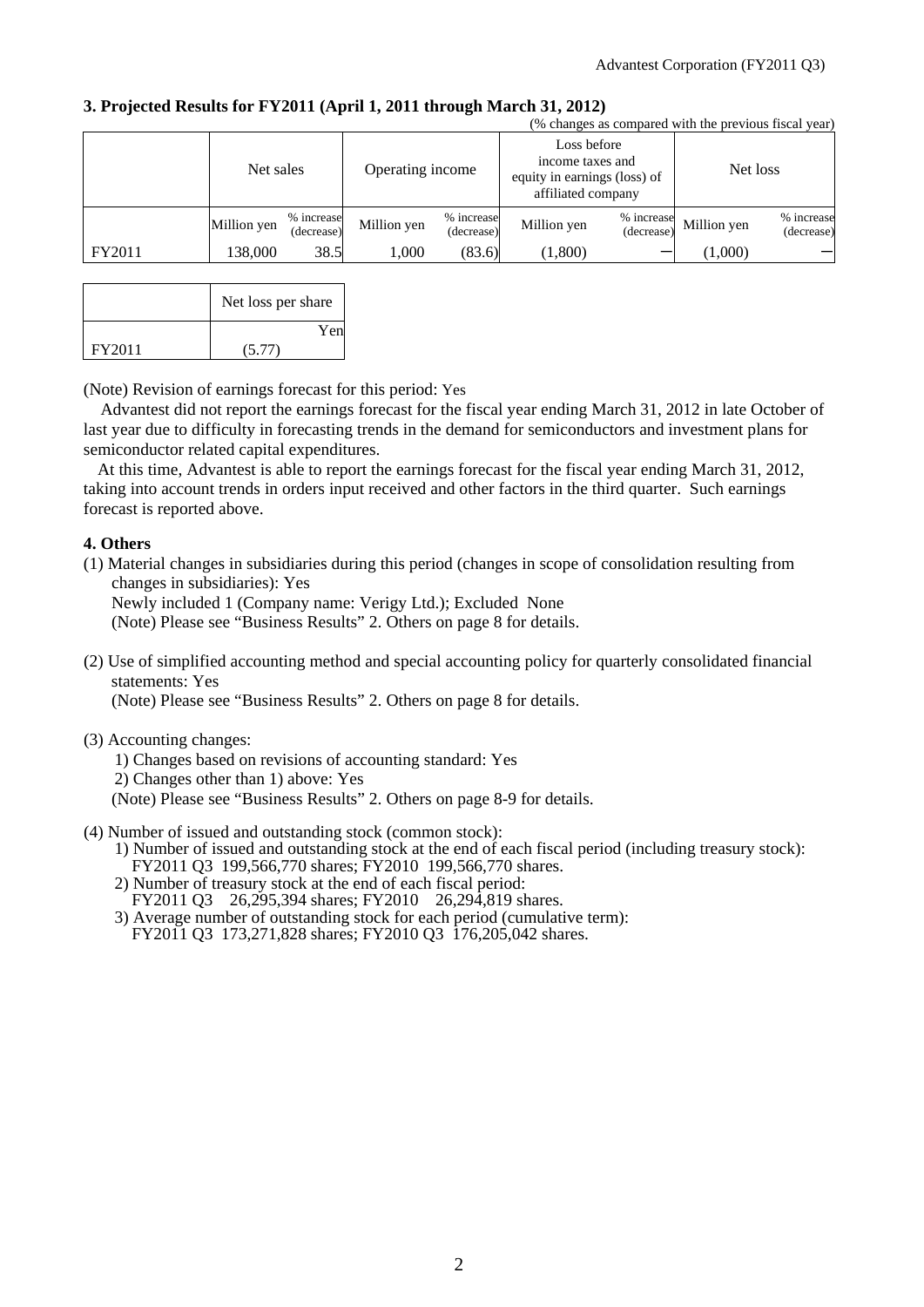#### **Implementation status of quarterly review procedures**

This quarterly financial results report is not subject to quarterly review procedures by independent auditors under Japan's Financial Instruments and Exchange Law. At the time of release of this report, such quarterly review procedures under the Financial Instruments and Exchange Law have not been completed.

### **Explanation on the Appropriate Use of Future Earnings Projections and Other Special Instructions**

This document contains "forward-looking statements" that are based on Advantest's current expectations, estimates and projections. These forward-looking statements are subject to known and unknown risks, uncertainties and other factors that may cause Advantest's actual results, levels of activities, performance or achievements to be materially different from those expressed or implied by such forward-looking statements. These factors include: (i) changes in demand for the products and services produced and offered by Advantest's customers, including semiconductors, communications services and electronic goods; (ii) circumstances relating to Advantest's investment in technology, including its ability to timely develop products that meet the changing needs of semiconductor manufacturers, communications network equipment and components makers and service providers; (iii) significant changes in the competitive environment in the major markets where Advantest purchases materials, components and supplies for the production of its products or where its products are produced, distributed or sold; and (iv) changes in economic conditions, currency exchange rates or political stability in the major markets where Advantest procures materials, components and supplies for the production of its principal products or where its products are produced, distributed or sold. A discussion of these and other factors which may affect Advantest's actual results, levels of activities, performance or achievements is contained in the "Operating and Financial Review and Prospects", "Key Information - Risk Factors" and "Information on the Company" sections and elsewhere in Advantest's annual report on Form 20-F, which is on file with the United States Securities and Exchange Commission.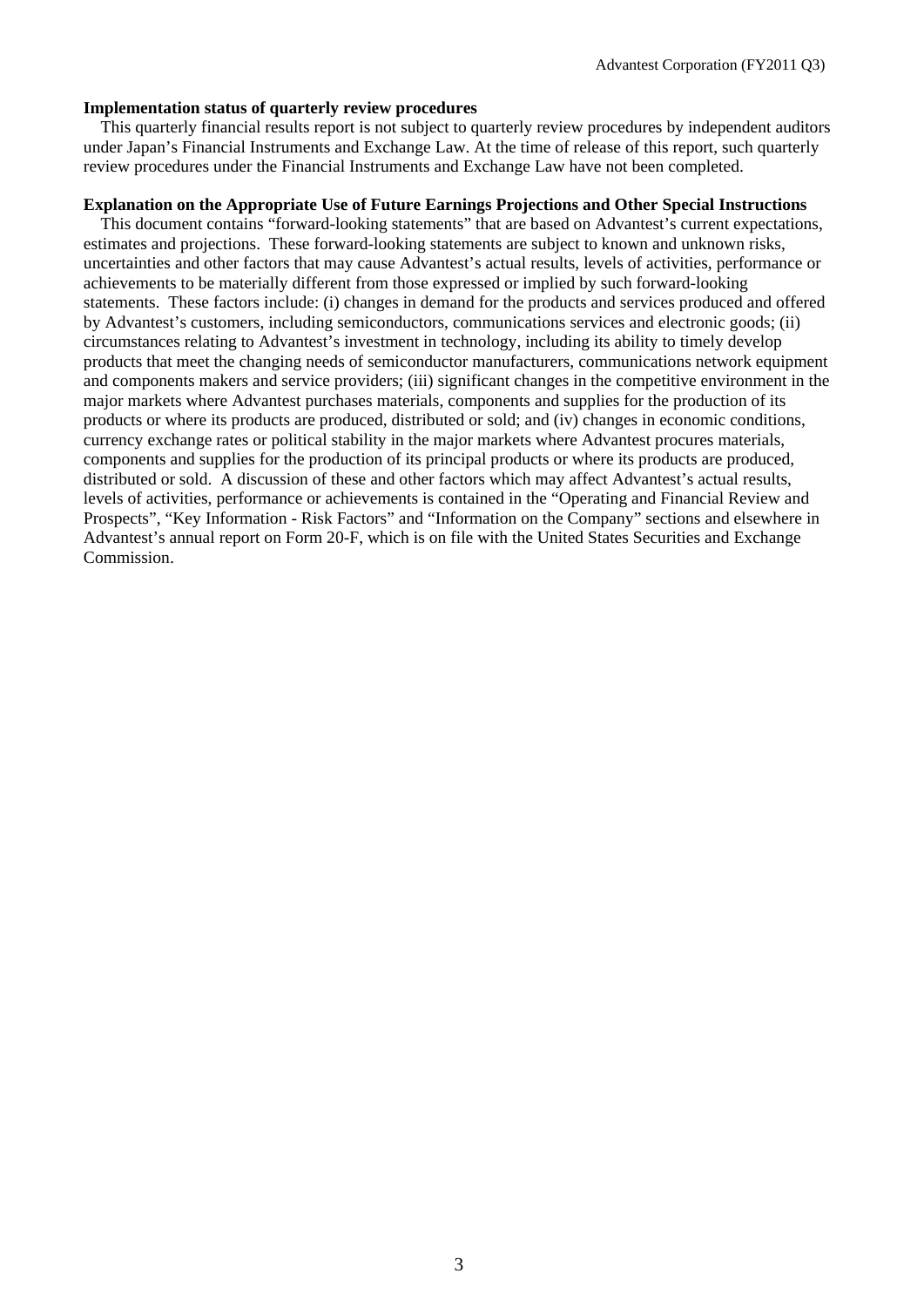### **Contents**

|    |                                                                                                                              | P. 5 |
|----|------------------------------------------------------------------------------------------------------------------------------|------|
|    |                                                                                                                              | P. 5 |
|    |                                                                                                                              | P. 7 |
|    |                                                                                                                              | P. 8 |
| 2. |                                                                                                                              | P. 8 |
|    | (1) Material Changes in Subsidiaries during This Period ························                                             | P. 8 |
|    | (2) Use of Simplified Accounting Method and Special Accounting Policy for                                                    |      |
|    |                                                                                                                              | P. 8 |
|    |                                                                                                                              | P. 8 |
| 3. |                                                                                                                              | P.10 |
|    |                                                                                                                              | P.10 |
|    | (2) Consolidated Statements of Operations (Unaudited) ··························                                             | P.12 |
|    | (3) Consolidated Statements of Comprehensive Income (Loss) (Unaudited)                                                       | P.14 |
|    | (4) Consolidated Statements of Cash Flows (Unaudited)                                                                        | P.15 |
|    | (5) Notes on Preconditions to Going Concerns ···································                                             | P.16 |
|    | $(6)$ Segment Information $\cdots$ $\cdots$ $\cdots$ $\cdots$ $\cdots$ $\cdots$ $\cdots$ $\cdots$ $\cdots$ $\cdots$ $\cdots$ | P.16 |
|    | (7) Notes on Significant Changes to Stockholders' Equity                                                                     | P.17 |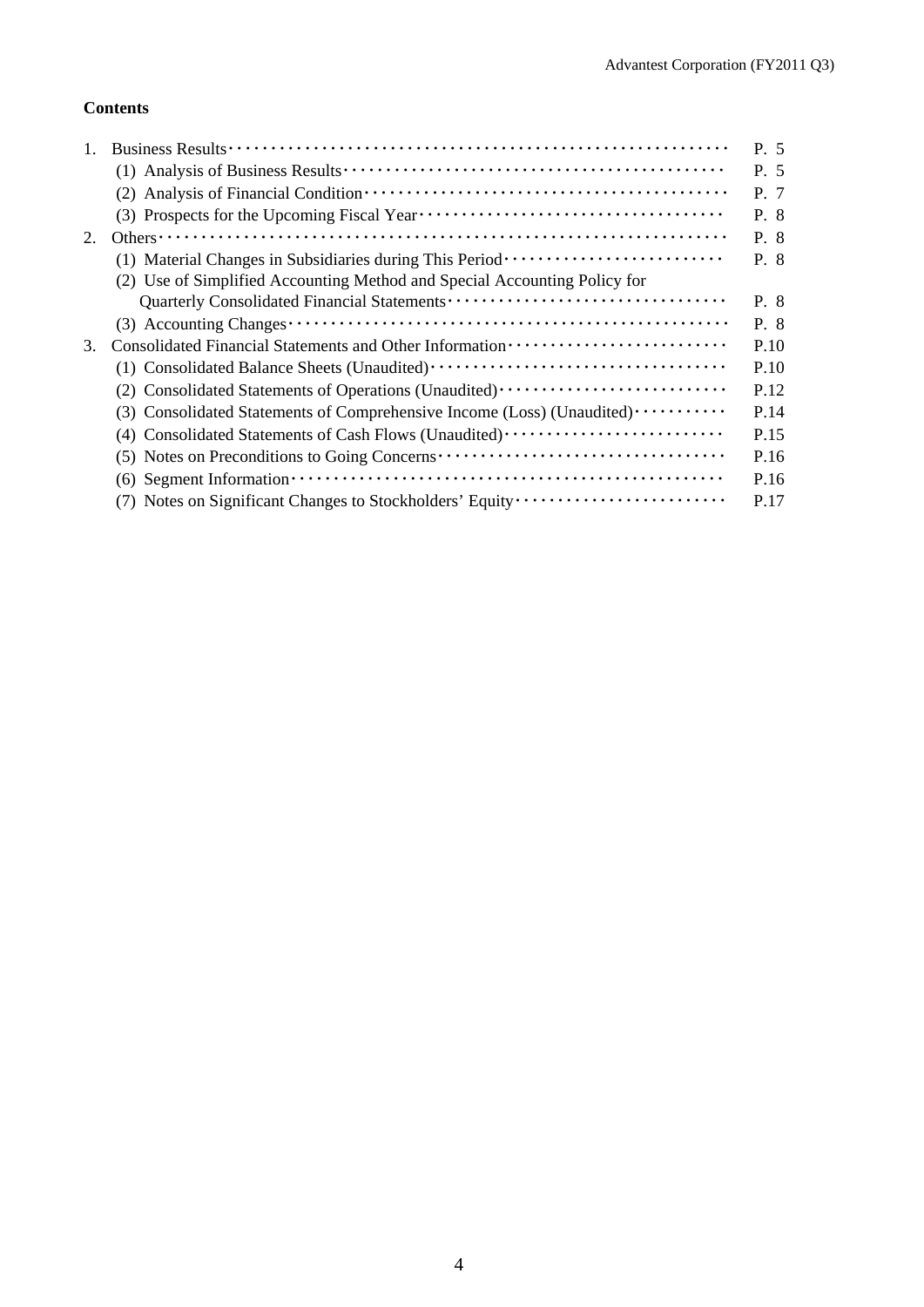#### 1. Business Results

#### (1) Analysis of Business Results

Consolidated Financial Results of FY2011 Q3 (April 1, 2011 through December 31, 2011)

(in billion yen)

|                                                                                             | Nine months ended<br>December 31, 2010 | Nine months ended<br>December 31, 2011 | As compared to the<br>corresponding period of<br>the previous<br>fiscal year<br>Increase (decrease) |
|---------------------------------------------------------------------------------------------|----------------------------------------|----------------------------------------|-----------------------------------------------------------------------------------------------------|
|                                                                                             |                                        |                                        |                                                                                                     |
| Orders input received                                                                       | 75.4                                   | 91.9                                   | 21.8%                                                                                               |
| Net sales                                                                                   | 77.5                                   | 95.2                                   | 22.7%                                                                                               |
| Operating income (loss)                                                                     | 6.0                                    | (5.3)                                  |                                                                                                     |
| Income (loss) before income<br>taxes and equity in earnings<br>(loss) of affiliated company | 5.1                                    | (8.1)                                  |                                                                                                     |
|                                                                                             |                                        |                                        |                                                                                                     |
| Net income (loss)                                                                           | 3.3                                    | (7.7)                                  |                                                                                                     |

In the nine months through FY2011 Q3 (cumulative) the outlook for the global economy became increasingly uncertain due to the worsening European sovereign debt crisis and slowing growth in emerging economies.

In the semiconductor markets, demand for smart phones and tablet computers was strong. However, overall sector growth was limited, due to weak demand of PCs, LCD TVs, and other digital devices that are large semiconductor users. This led to many semiconductor makers lowering production, managing inventory and becoming increasingly cautious regarding new capital investment.

Although the severe environment continued due to the strong Yen in the current quarter, net sales increased compared to the corresponding period of the previous fiscal year due to increase in orders input received from the previous year end to FY2011 Q1. On the other hand, primarily due to acquisition related costs of (Y) 7.4 billion, the Company reported losses for the third quarter of nine months ended December 31, 2011.

As a result of the above, orders input received was (Y) 91.9 billion (a 21.8% increase in comparison to the corresponding period of the previous fiscal year) and net sales were (Y) 95.2 billion (a 22.7% increase in comparison to the corresponding period of the previous fiscal year), an operating loss of (Y) 5.3 billion, loss before income taxes and equity in loss of affiliated company of (Y) 8.1 billion and a net loss of (Y) 7.7 billion. For the nine months ended December 31, 2011, the percentage of net sales to overseas customers was 87.8%, compared to 78.3% in the corresponding period of the previous year.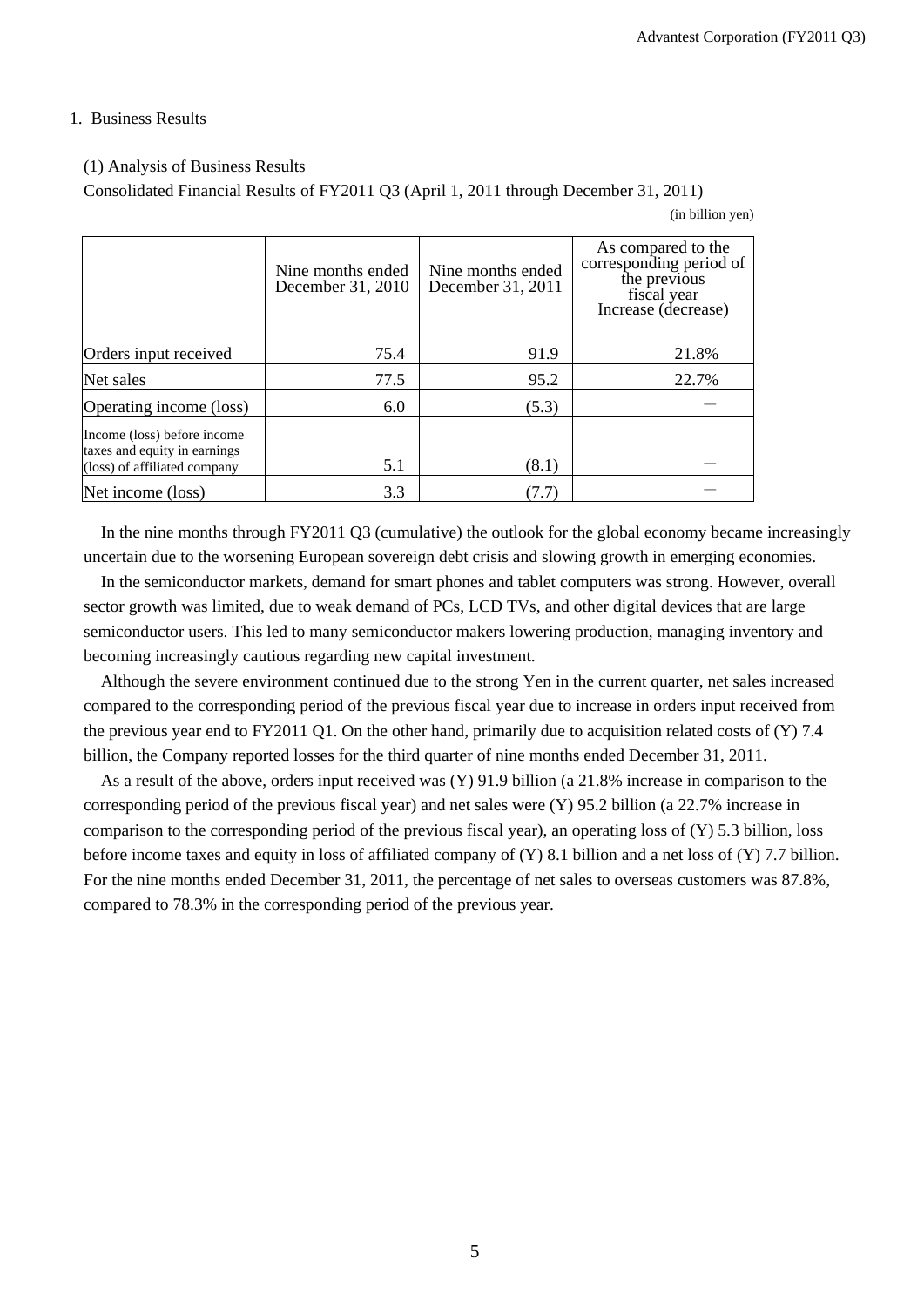Conditions of business by segment are described below.

<Semiconductor and Component Test System Segment>

|  | (in billion yen) |
|--|------------------|
|  |                  |

|                       | Nine months ended<br>December 31, 2010 | Nine months ended<br>December 31, 2011 | As compared to the<br>corresponding period of<br>the previous<br>fiscal year<br>Increase (decrease) |
|-----------------------|----------------------------------------|----------------------------------------|-----------------------------------------------------------------------------------------------------|
| Orders input received | 50.3                                   | 72.8                                   | 44.7%                                                                                               |
| Net sales             | 54.2                                   | 70.3                                   | 29.7%                                                                                               |
| Operating income      | 7.6                                    |                                        | $78.2\%$ )                                                                                          |

In the Semiconductor and Component Test Systems segment, despite falling industrywide demand, Advantest posted steady order growth in the non-memory test system business owing to large orders for MPU volume production ramps. In memory test systems, however, severe conditions continued as weak PC demand resulted in lower demand in DRAM for PC's. Therefore, many DRAM manufacturer customers curtailed new capital investment.

As a result of the above, orders input received was (Y) 72.8 billion (a 44.7% increase in comparison to the corresponding period of the previous fiscal year), net sales were (Y) 70.3 billion (a 29.7% increase in comparison to the corresponding period of the previous fiscal year) and operating income was (Y) 1.7 billion (a 78.2% decrease in comparison to the corresponding period of the previous fiscal year).

<Mechatronics System Segment>

(in billion yen)

|                         | Nine months ended<br>December 31, 2010 | Nine months ended<br>December 31, 2011 | As compared to the<br>corresponding period of<br>the previous<br>fiscal year<br>Increase (decrease) |
|-------------------------|----------------------------------------|----------------------------------------|-----------------------------------------------------------------------------------------------------|
| Orders input received   | 16.0                                   | 11.9                                   | $(25.8\%)$                                                                                          |
| Net sales               | 14.1                                   | 14.5                                   | 2.9%                                                                                                |
| Operating income (loss) | 0.1                                    | (0.7)                                  |                                                                                                     |

In the Mechatronics System segment, due to severe price competition with overseas competitors and production adjustments at customers starting from Q2, weak environment has continued.

As a result of the above, orders input received was (Y) 11.9 billion (a 25.8% decrease in comparison to the corresponding period of the previous fiscal year), net sales were (Y) 14.5 billion (a 2.9% increase in comparison to the corresponding period of the previous fiscal year) and operating loss was  $(Y)$  0.7 billion.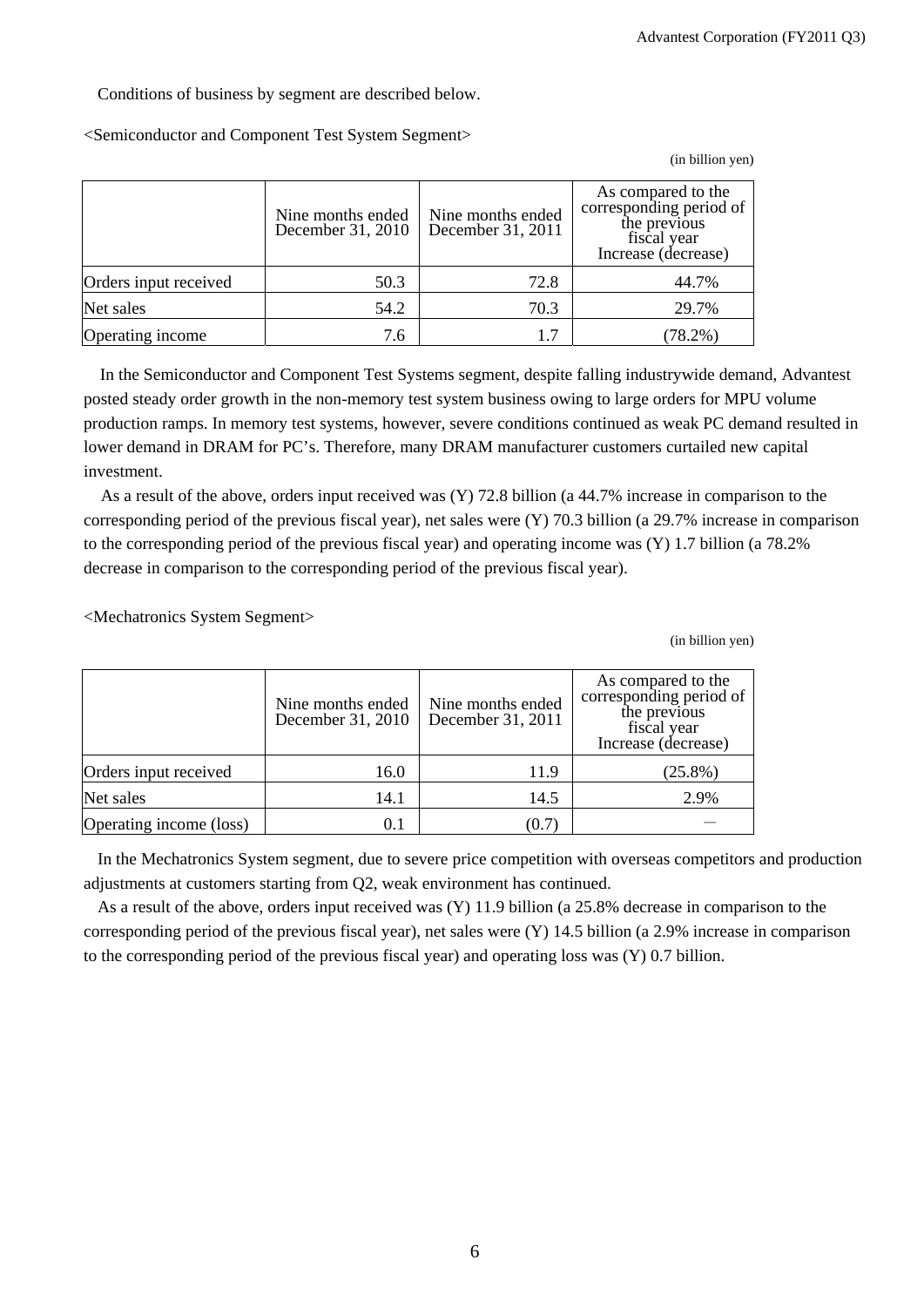### <Services, Support and Others Segment>

Nine months ended December 31, 2010 Nine months ended December 31, 2011 As compared to the corresponding period of the previous fiscal year Increase (decrease) Orders input received  $10.3$  10.3 12.4 19.9% Net sales 10.5 13.6 29.5% Operating income  $1.8$   $1.1$   $(37.5%)$ 

Production utilization rates remained low at customers. However, the addition of Verigy's service division to Advantest's consolidated results from Q2 led the overall company to post growth in orders and sales.

As a result of the above, orders input received was (Y) 12.4 billion (a 19.9% increase in comparison to the corresponding period of the previous fiscal year), net sales were (Y) 13.6 billion (a 29.5% increase in comparison to the corresponding period of the previous fiscal year) and operating income was (Y) 1.1 billion (a 37.5% decrease in comparison to the corresponding period of the previous fiscal year).

#### (2) Analysis of Financial Condition

Total assets at December 31, 2011 amounted to (Y) 219.5 billion, an increase of (Y) 39.1 billion compared to March 31, 2011, primarily due to the Verigy acquisition, consisting of an increase of (Y) 34.0 billion and (Y) 14.8 billion in goodwill and intangible assets respectively, and a decrease of (Y) 12.7 billion in short-term investments. The amount of total liabilities was (Y) 94.4 billion, an increase of (Y) 52.3 billion compared to March 31, 2011, primarily due to an increase of (Y) 40.5 billion in short term debt to help fund the Verigy acquisition. Stockholders' equity was (Y) 125.0 billion. Equity to assets ratio was 57.0%, a decrease of 19.6 percentage points from March 31, 2011.

### (Cash Flow Condition)

Cash and cash equivalents held at December 31, 2011 were (Y) 65.4 billion, a decrease of (Y) 9.9 billion from March 31, 2011. Significant cash flows during the third quarter of this fiscal year and their causes are described below.

Net cash provided by operating activities was  $(Y)$  5.3 billion (net cash outflow  $(Y)$  2.0 billion in the corresponding period of the previous fiscal year). This amount was primarily attributable to net loss in the amount of  $(Y)$  7.7 billion, decrease in trade receivables in the amount of  $(Y)$  6.2 billion and adjustments of the profit and loss of non cash items such as depreciation and amortization.

Net cash used in investing activities was (Y) 36.9 billion (net cash outflow (Y) 15.7 billion in the corresponding period of the previous fiscal year). This amount was primarily attributable to payments for the acquisition of Verigy in the amount of  $(Y)$  57.1 billion and a decrease in short-term investments in the amount of (Y) 14.4 billion.

Net cash provided by financing activities was (Y) 25.7 billion (net cash outflow (Y) 12.0 billion in the corresponding period of the previous fiscal year). This amount was primarily attributable to increase in short term debt in the amount of (Y) 41.1 billion, redemption of senior convertible notes of acquired subsidiary in the amount of (Y) 13.7 billion and (Y) 1.7 billion dividends paid.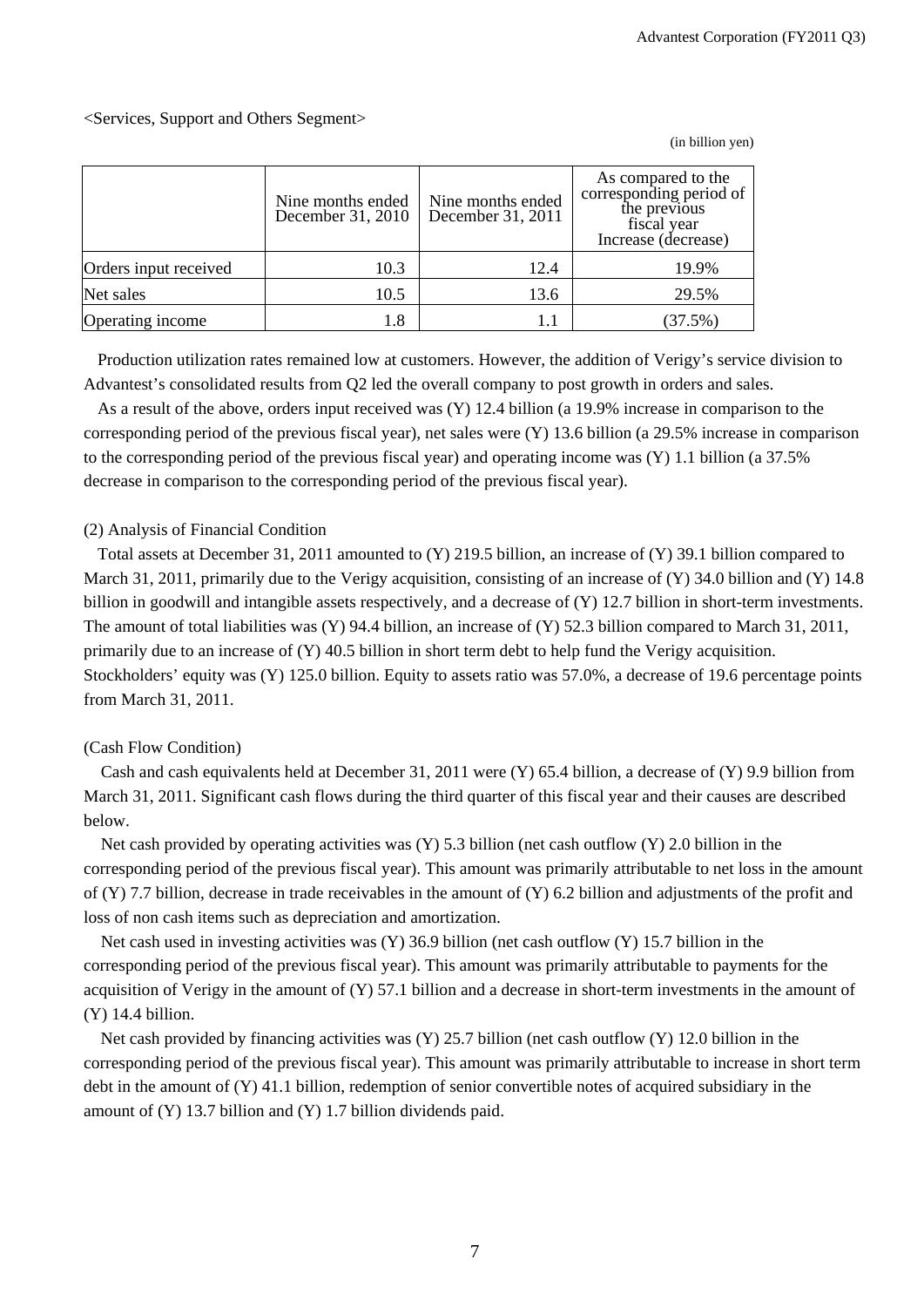(3) Prospects for the Upcoming Fiscal Year

Because of the European sovereign debt crisis and weak US economy, consumer demand in developed countries remains depressed. In the semiconductor equipment market, Advantest expects customers to remain cautious in regard to capital investment for the near term. However, there appears to be signs of recovery in capital expenditures of certain major semiconductor manufacturers.

Amidst the current market conditions, the acquisition of Verigy gave Advantest a richer product portfolio and enhanced global sales network. Going forward, the company expects to utilize these resources to further increase market share and improve earnings. In particular, Advantest plans to pursue opportunities in non-memory testing applications, for which high growth is expected. These fields include application processors for smart phones and tablet computers, CMOS image sensors, and power semiconductors, which are critical in achieving greater power efficiency.

Management has set three mid term management goals of "Revenues of (Y) 250.0 billion", "Over 20.0% operating margin", and "Over 50.0% total market share of semiconductor test systems and test handlers" and intends to take action to achieve these goals during the 2014 fiscal year. To do so Advantest expects to accelerate combining the two companies' technological strengths and speed up integration, and also expects to continue to expand the customer base and improve customer satisfaction.

Advantest forecasts for the full FY2011 fiscal year as follows: net sales of (Y) 138.0 billion, operating income of (Y) 1.0 billion, loss before income taxes and equity method earnings of (Y) 1.8 billion, and net loss of (Y) 1.0 billion. In addition, accrual of one-time expenses related to the Verigy acquisition has been nearly completed as of FY2011 Q3.

#### 2. Others

(1) Material changes in subsidiaries during this period

Newly included 1 (Company name: Verigy Ltd.)

On July 4, 2011, the Company acquired all outstanding ordinary shares of Verigy, a Singapore incorporated company publicly traded in U.S. for US\$15.00 per share in cash.

(2) Use of Simplified Accounting Method and Special Accounting Policy for Quarterly Consolidated Financial Statements:

Tax expense is measured using an estimated annual effective tax rate. Advantest makes, at the end of the third quarter, its best estimate of the annual effective tax rate for the full fiscal year and use that rate to provide for income taxes on a current year-to-date basis. The estimated effective tax rate includes the deferred tax effects of expected year-end temporary differences and carryforwards, and the effects of valuation allowances for deferred tax assets.

#### (3) Accounting Changes:

In October 2009, the FASB amended the accounting guidance for revenue recognition under multipledeliverable arrangements. The guidance modifies the criteria for separating deliverables and allocating consideration in multiple-deliverable arrangements. The allocation of revenue is based on estimated selling price if neither vendor-specific objective evidence nor third-party evidence of selling price is available. The guidance was adopted by the Company and its subsidiaries (collectively, "Advantest") in the first quarter 2011. The adoption of the guidance did not have a significant impact on its consolidated results of operations and financial condition.

In October 2009, the FASB amended accounting guidance for software revenue recognition. This guidance changes the accounting model for revenue arrangements that include both tangible products and software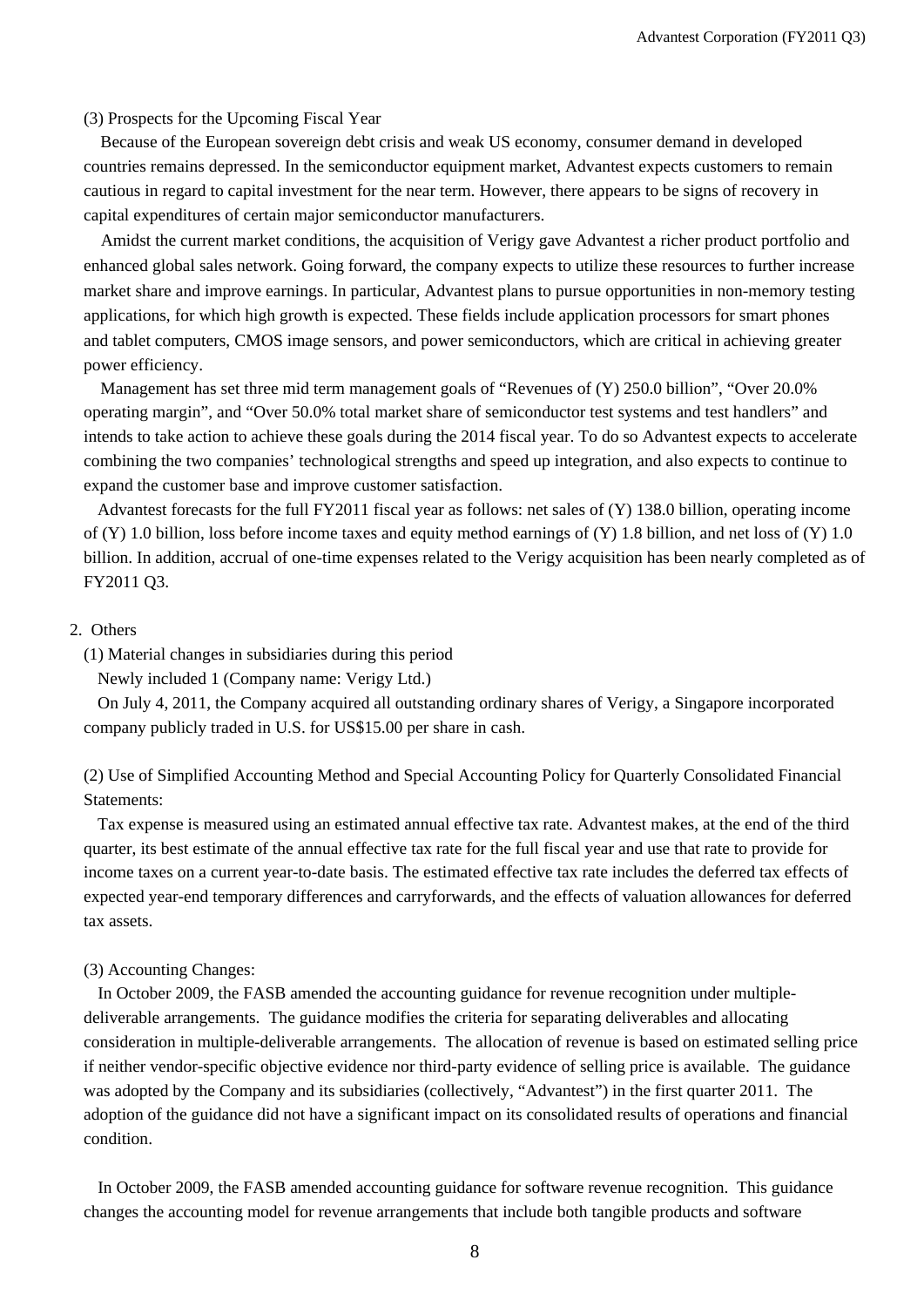elements. It provides guidance on how to determine which software, if any, relating to the tangible product would be excluded from the scope of the software revenue guidance. The guidance was adopted by Advantest in the first quarter 2011. The adoption of the guidance did not have a significant impact on its consolidated results of operations and financial condition.

On April 1, 2011, the Company and its domestic subsidiaries elected to change the method of depreciating fixed assets from the fixed-percentage-on-declining base application to the straight line method.

The Company analyzed the sales mixture of memory and non-memory business to evaluate the future production requirements and pattern of benefit from utilizing its fixed assets. Based on this analysis, Advantest and its domestic subsidiaries believe that the straight line method of depreciation is preferable as it better reflects the pattern of consumption of the future benefits to be derived from those assets being depreciated and provides a better matching of costs and revenues over the assets' estimated useful lives, in light of product life cycles and current change in product mix to expand non-memory business. In accordance with ASC250 "Accounting Changes and Error corrections", this change in depreciation method represents a change in accounting estimate effected by a change in accounting principle.

Accordingly, the effects of the change are accounted for prospectively beginning with the period of change and prior period results have not been restated. The change in depreciation method caused decreases in loss before income taxes and equity in loss of affiliated company and net loss by (Y) 432 million and (Y) 432 million, respectively, for the nine months ended December 31, 2011, decreases in loss before income taxes and equity in earnings of affiliated company and net loss by  $(Y)$  146 million and  $(Y)$  146 million, respectively, for the three months ended December 31, 2011. Basic net loss per share and diluted net loss per share decreased by (Y) 2.49 and (Y) 2.49, respectively, for the nine months ended December 31, 2011, decreased by (Y) 0.84 and (Y) 0.84, respectively, for the three months ended December 31, 2011.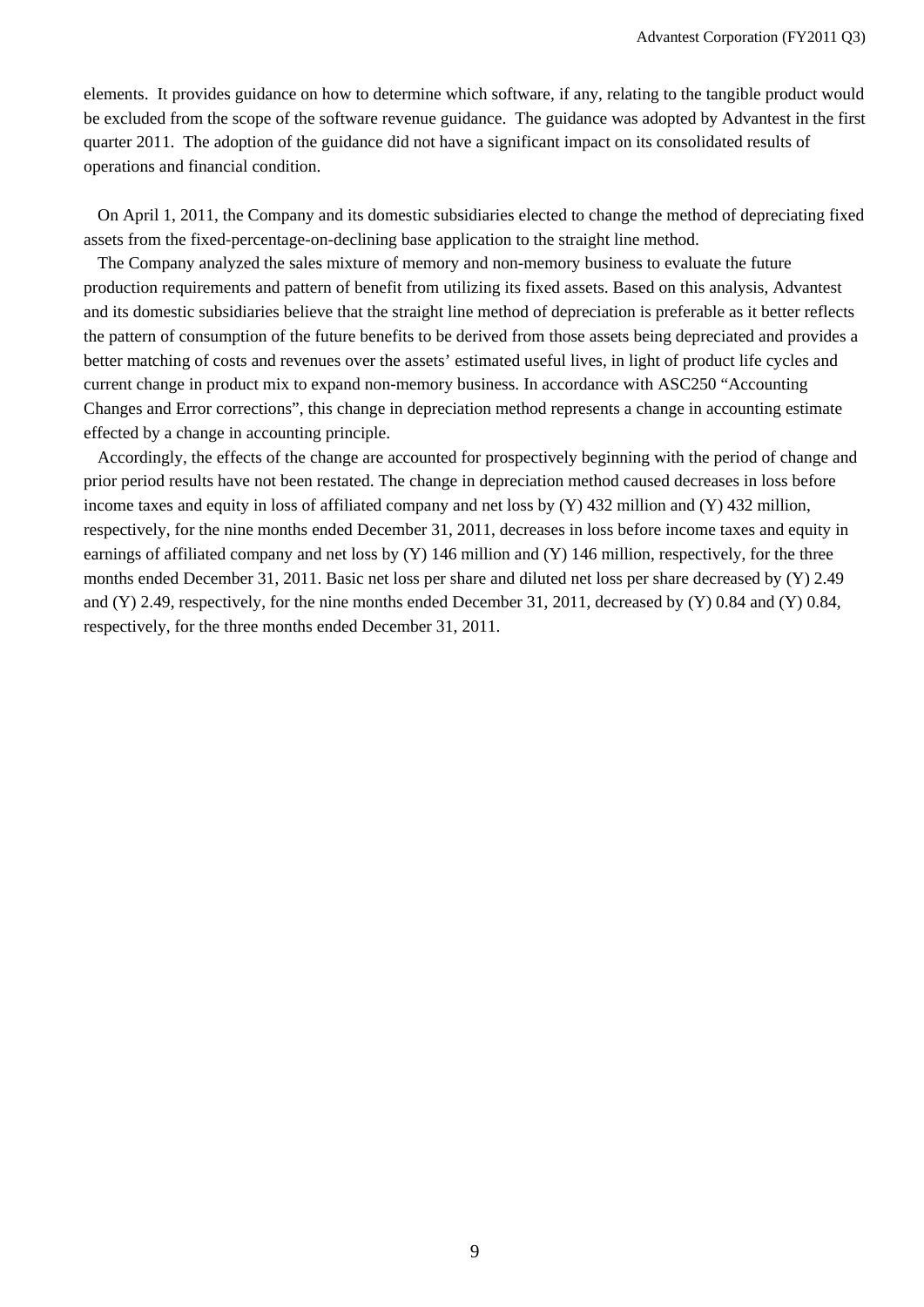## 3. Consolidated Financial Statements and Other Information

## (1)Consolidated Balance Sheets (Unaudited)

|                                    |   | <b>Yen (Millions)</b> |                                  |  |  |
|------------------------------------|---|-----------------------|----------------------------------|--|--|
| Assets                             |   |                       | March 31, 2011 December 31, 2011 |  |  |
| Current assets:                    |   |                       |                                  |  |  |
| Cash and cash equivalents          | ¥ | 75,323                | 65,390                           |  |  |
| Short-term investments             |   | 12,651                |                                  |  |  |
| Trade receivables, net             |   | 22,707                | 17,618                           |  |  |
| Inventories                        |   | 23,493                | 33,320                           |  |  |
| Other current assets               |   | 2,995                 | 8,063                            |  |  |
| Total current assets               |   | 137,169               | 124,391                          |  |  |
| Investment securities              |   | 7,432                 | 5,827                            |  |  |
| Property, plant and equipment, net |   | 31,878                | 32,582                           |  |  |
| Intangible assets, net             |   | 874                   | 15,628                           |  |  |
| Goodwill                           |   | 645                   | 34,599                           |  |  |
| Other assets                       |   | 2,314                 | 6,430                            |  |  |
| Total assets                       | ¥ | 180,312               | 219,457                          |  |  |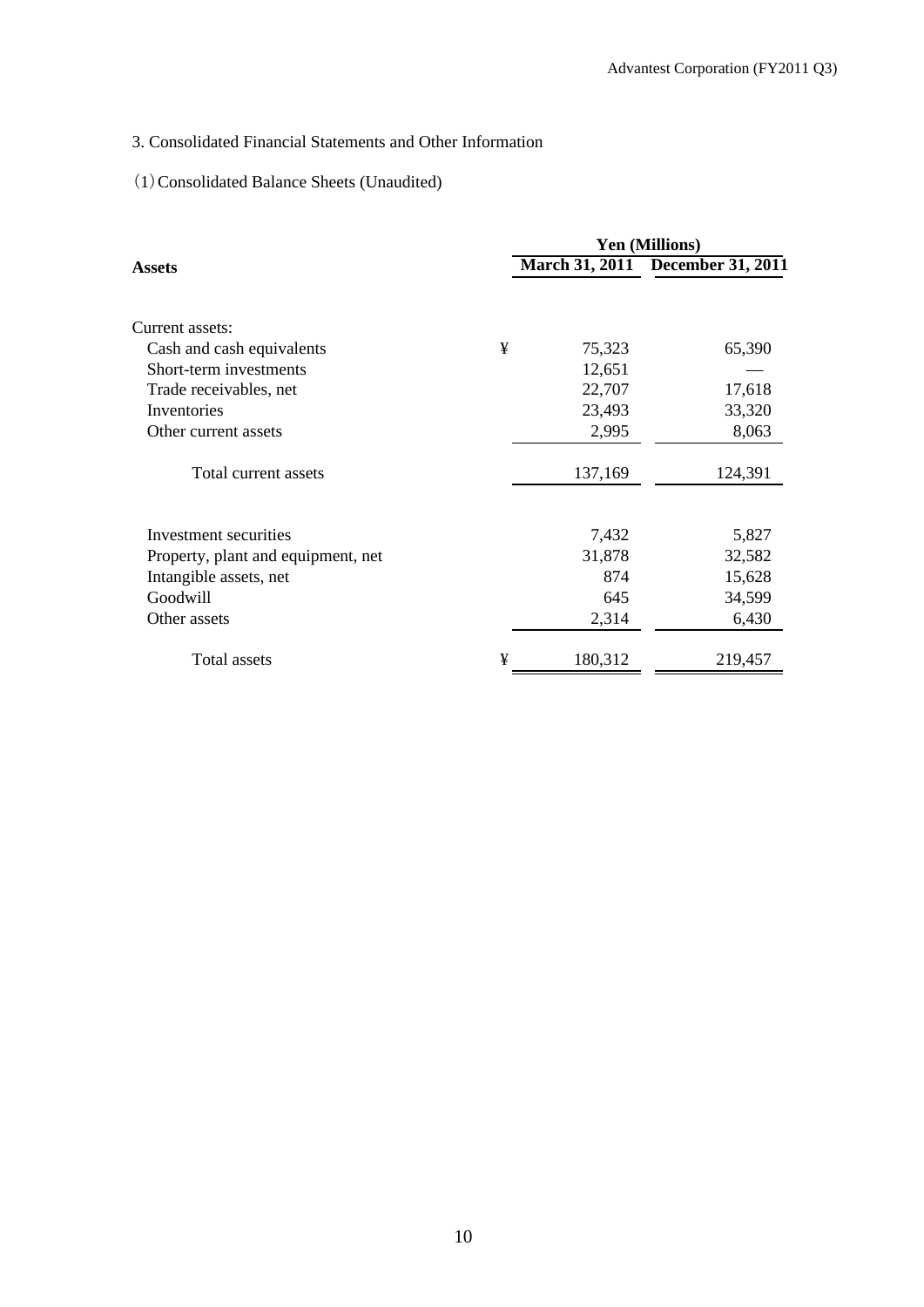|                                               | <b>Yen (Millions)</b> |           |                                  |  |
|-----------------------------------------------|-----------------------|-----------|----------------------------------|--|
| <b>Liabilities and Stockholders' Equity</b>   |                       |           | March 31, 2011 December 31, 2011 |  |
|                                               |                       |           |                                  |  |
| <b>Current liabilities:</b>                   |                       |           |                                  |  |
| Trade accounts payable                        | ¥                     | 11,729    | 13,713                           |  |
| Short term debt                               |                       |           | 40,548                           |  |
| Accrued expenses                              |                       | 7,329     | 8,847                            |  |
| Accrued warranty expenses                     |                       | 1,754     | 2,151                            |  |
| <b>Customer</b> prepayments                   |                       | 1,740     | 4,843                            |  |
| Other current liabilities                     |                       | 1,955     | 2,970                            |  |
| Total current liabilities                     |                       | 24,507    | 73,072                           |  |
| Accrued pension and severance costs           |                       | 14,069    | 16,741                           |  |
| Other liabilities                             |                       | 3,604     | 4,636                            |  |
| <b>Total liabilities</b>                      |                       | 42,180    | 94,449                           |  |
| Commitments and contingent liabilities        |                       |           |                                  |  |
| Stockholders' equity:                         |                       |           |                                  |  |
| Common stock                                  |                       | 32,363    | 32,363                           |  |
| Capital surplus                               |                       | 40,628    | 42,104                           |  |
| Retained earnings                             |                       | 183,009   | 173,545                          |  |
| Accumulated other comprehensive income (loss) |                       | (18,270)  | (23, 406)                        |  |
| <b>Treasury stock</b>                         |                       | (99, 598) | (99, 598)                        |  |
| Total stockholders' equity                    |                       | 138,132   | 125,008                          |  |
| Total liabilities and stockholders' equity    | ¥                     | 180,312   | 219,457                          |  |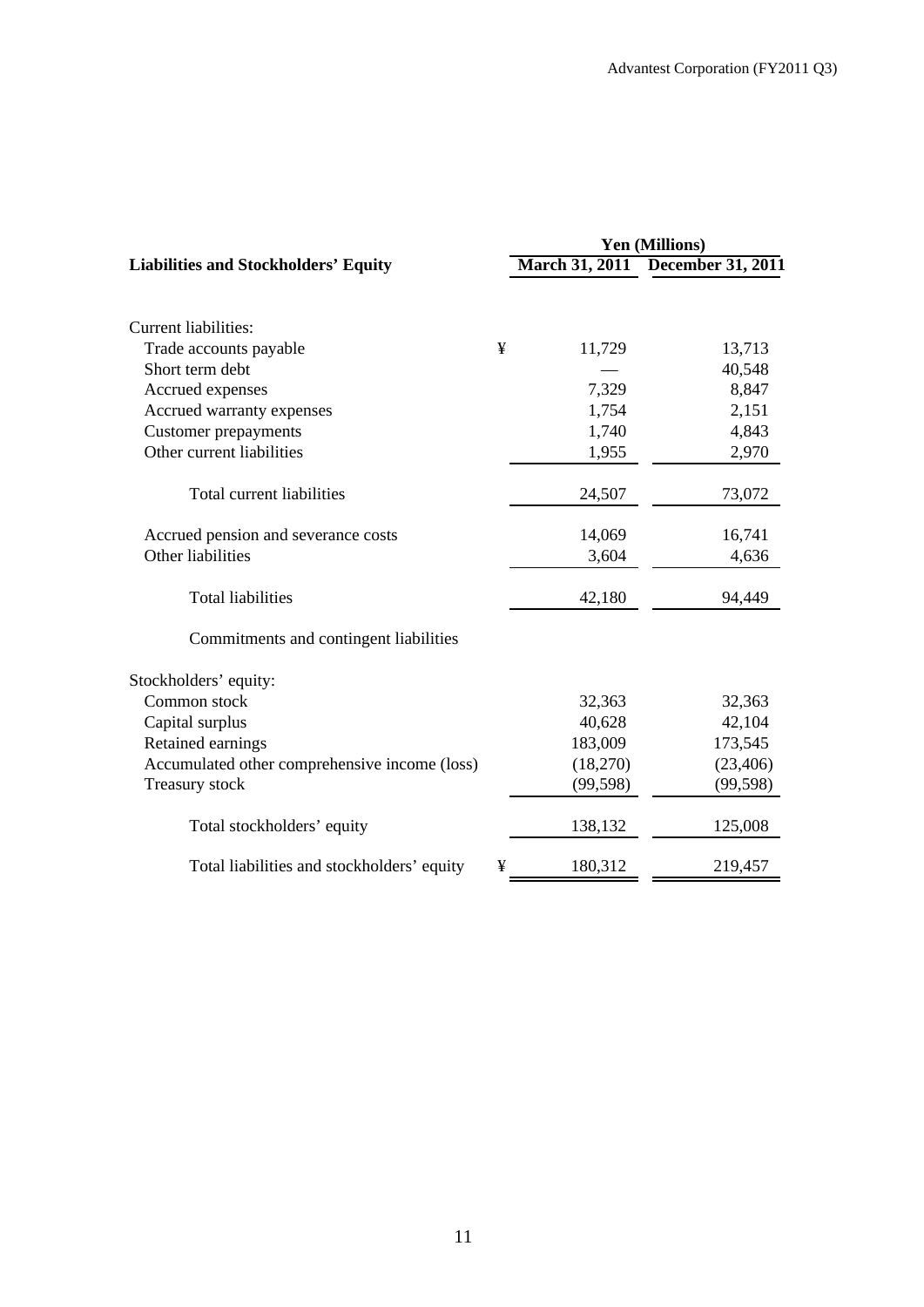# (2)Consolidated Statements of Operations (Unaudited)

|                                                 | Yen (Millions)                                       |                                                      |  |  |  |
|-------------------------------------------------|------------------------------------------------------|------------------------------------------------------|--|--|--|
|                                                 | <b>Nine months ended</b><br><b>December 31, 2010</b> | <b>Nine months ended</b><br><b>December 31, 2011</b> |  |  |  |
| ¥<br>Net sales                                  | 77,538                                               | 95,155                                               |  |  |  |
| Cost of sales                                   | 40,348                                               | 51,498                                               |  |  |  |
| Gross profit                                    | 37,190                                               | 43,657                                               |  |  |  |
| Research and development expenses               | 15,619                                               | 21,512                                               |  |  |  |
| Selling, general and administrative expenses    | 15,618                                               | 27,468                                               |  |  |  |
| Operating income (loss)                         | 5,953                                                | (5,323)                                              |  |  |  |
| Other income (expense):                         |                                                      |                                                      |  |  |  |
| Interest and dividend income                    | 278                                                  | 291                                                  |  |  |  |
| Interest expense                                | (2)                                                  | (110)                                                |  |  |  |
| Other, net                                      | (1,094)                                              | (2,947)                                              |  |  |  |
| Total other income (expense)                    | (818)                                                | (2,766)                                              |  |  |  |
| Income (loss) before income taxes and equity    |                                                      |                                                      |  |  |  |
| in earnings (loss) of affiliated company        | 5,135                                                | (8,089)                                              |  |  |  |
| Income tax expense (benefit)                    | 1,834                                                | (358)                                                |  |  |  |
| Equity in earnings (loss) of affiliated company | (30)                                                 | (1)                                                  |  |  |  |
| ¥<br>Net income (loss)                          | 3,271                                                | (7, 732)                                             |  |  |  |

|                              |   | Yen                      |                          |  |  |
|------------------------------|---|--------------------------|--------------------------|--|--|
|                              |   | Nine months ended        | Nine months ended        |  |  |
|                              |   | <b>December 31, 2010</b> | <b>December 31, 2011</b> |  |  |
| Net income (loss) per share: |   |                          |                          |  |  |
| Basic                        | ¥ | 18.56                    | (44.62)                  |  |  |
| Diluted                      |   | 18.56                    | (44.62)                  |  |  |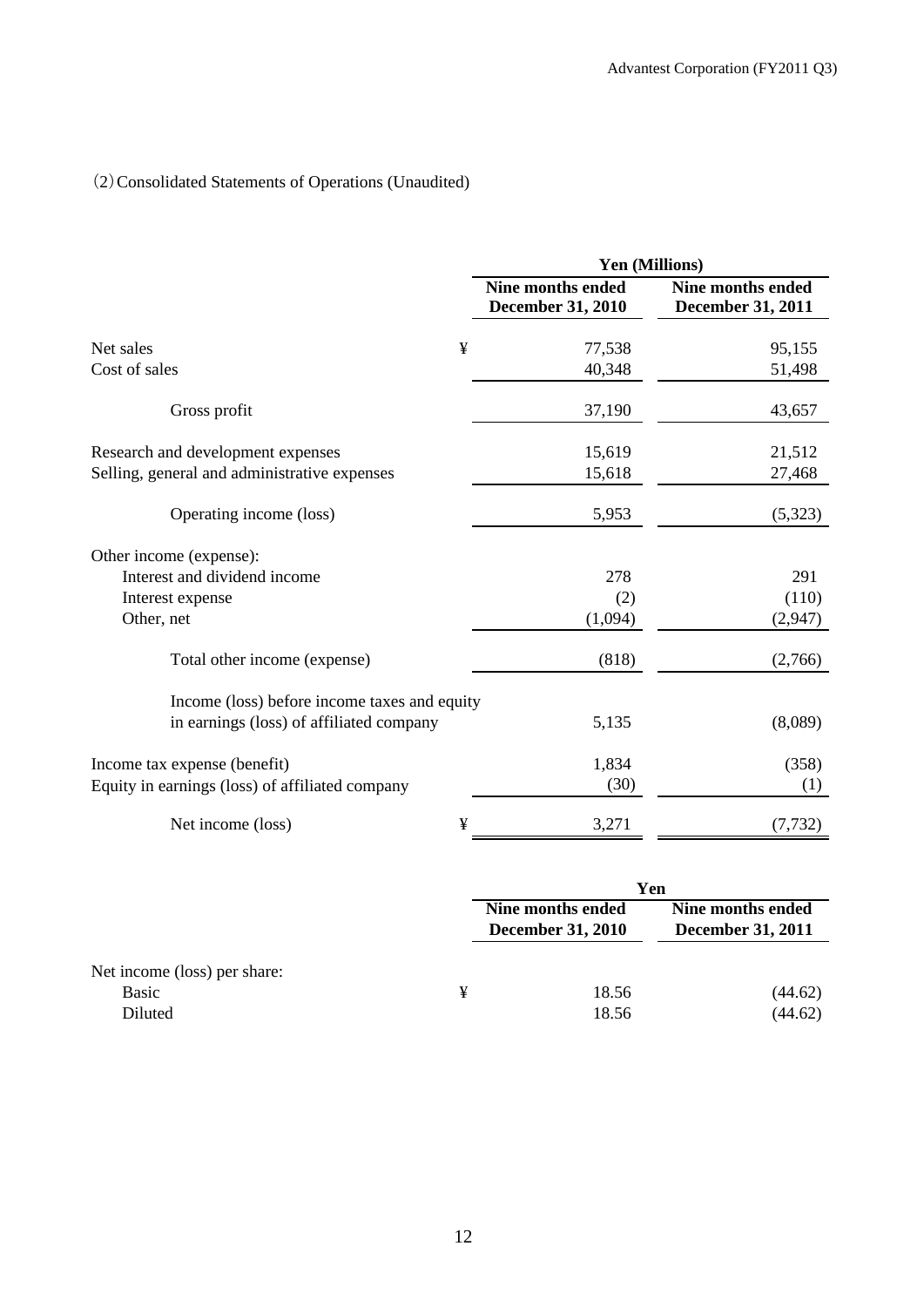|                                                 | Yen (Millions)                                        |                                                |  |  |  |
|-------------------------------------------------|-------------------------------------------------------|------------------------------------------------|--|--|--|
|                                                 | <b>Three months ended</b><br><b>December 31, 2010</b> | Three months ended<br><b>December 31, 2011</b> |  |  |  |
| ¥<br>Net sales                                  | 25,445                                                | 30,695                                         |  |  |  |
| Cost of sales                                   | 13,534                                                | 17,299                                         |  |  |  |
| Gross profit                                    | 11,911                                                | 13,396                                         |  |  |  |
| Research and development expenses               | 5,281                                                 | 7,688                                          |  |  |  |
| Selling, general and administrative expenses    | 5,417                                                 | 8,748                                          |  |  |  |
| Operating income (loss)                         | 1,213                                                 | (3,040)                                        |  |  |  |
| Other income (expense):                         |                                                       |                                                |  |  |  |
| Interest and dividend income                    | 78                                                    | 106                                            |  |  |  |
| Interest expense                                | (0)                                                   | (44)                                           |  |  |  |
| Other, net                                      | (263)                                                 | (438)                                          |  |  |  |
| Total other income (expense)                    | (185)                                                 | (376)                                          |  |  |  |
| Income (loss) before income taxes and equity    |                                                       |                                                |  |  |  |
| in earnings (loss) of affiliated company        | 1,028                                                 | (3,416)                                        |  |  |  |
| Income tax expense (benefit)                    | 329                                                   | (189)                                          |  |  |  |
| Equity in earnings (loss) of affiliated company | (21)                                                  | 34                                             |  |  |  |
| ¥<br>Net income (loss)                          | 678                                                   | (3,193)                                        |  |  |  |

|                              |   | Yen                                            |                                                |  |
|------------------------------|---|------------------------------------------------|------------------------------------------------|--|
|                              |   | Three months ended<br><b>December 31, 2010</b> | Three months ended<br><b>December 31, 2011</b> |  |
| Net income (loss) per share: |   |                                                |                                                |  |
| Basic<br>Diluted             | ¥ | 3.91<br>3.91                                   | (18.43)<br>(18.43)                             |  |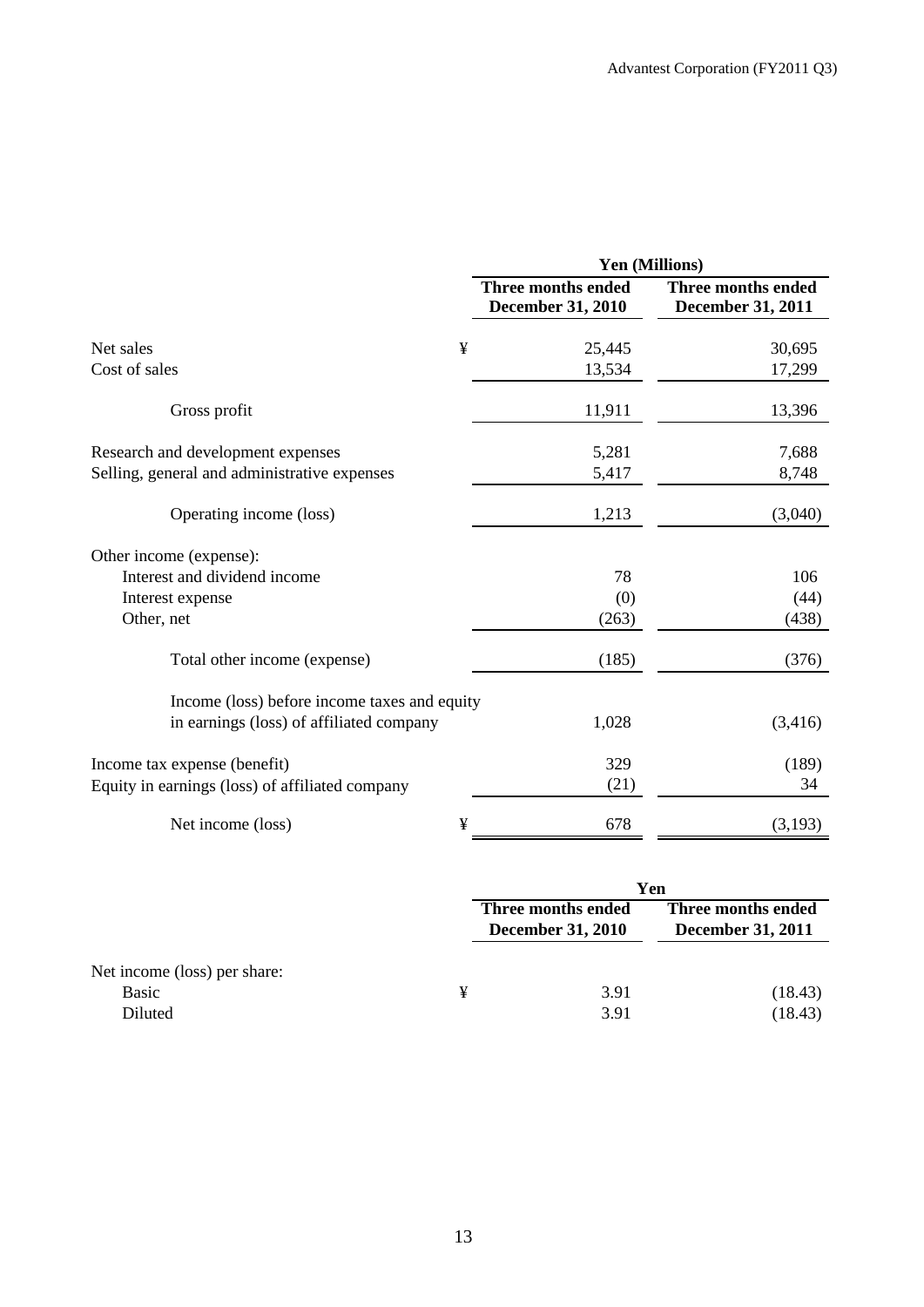## (3)Consolidated Statements of Comprehensive Income (Loss) (Unaudited)

|                                                                                                  |   | Yen (Millions)                                |                                               |  |
|--------------------------------------------------------------------------------------------------|---|-----------------------------------------------|-----------------------------------------------|--|
|                                                                                                  |   | Nine months ended<br><b>December 31, 2010</b> | Nine months ended<br><b>December 31, 2011</b> |  |
| Comprehensive income (loss)                                                                      |   |                                               |                                               |  |
| Net income (loss)                                                                                | ¥ | 3,271                                         | (7, 732)                                      |  |
| Other comprehensive income (loss), net of tax                                                    |   |                                               |                                               |  |
| Foreign currency translation adjustments                                                         |   | (4,330)                                       | (4,975)                                       |  |
| Net unrealized gains (losses) on investment securities:<br>Net unrealized gains (losses) arising |   |                                               |                                               |  |
| during the period                                                                                |   | (348)                                         | (1,076)                                       |  |
| Less reclassification adjustments for net                                                        |   |                                               |                                               |  |
| gains (losses) realized in earnings                                                              |   | 222                                           | 813                                           |  |
| Net unrealized gains (losses)                                                                    |   | (126)                                         | (263)                                         |  |
| Pension related adjustment                                                                       |   | 210                                           | 165                                           |  |
| Net unrealized gains (losses) on derivative instruments                                          |   |                                               | (63)                                          |  |
| Total other comprehensive income (loss)                                                          |   | (4,246)                                       | (5,136)                                       |  |
| Total comprehensive income (loss)                                                                | ¥ | (975)                                         | (12, 868)                                     |  |

|                                                                                                                                                      |   | <b>Yen (Millions)</b>                          |                                                |  |
|------------------------------------------------------------------------------------------------------------------------------------------------------|---|------------------------------------------------|------------------------------------------------|--|
|                                                                                                                                                      |   | Three months ended<br><b>December 31, 2010</b> | Three months ended<br><b>December 31, 2011</b> |  |
| Comprehensive income (loss)                                                                                                                          |   |                                                |                                                |  |
| Net income (loss)                                                                                                                                    | ¥ | 678                                            | (3,193)                                        |  |
| Other comprehensive income (loss), net of tax<br>Foreign currency translation adjustments<br>Net unrealized gains (losses) on investment securities: |   | (918)                                          | 1,109                                          |  |
| Net unrealized gains (losses) arising<br>during the period                                                                                           |   | 114                                            | 54                                             |  |
| Less reclassification adjustments for net<br>gains (losses) realized in earnings<br>Net unrealized gains (losses)                                    |   | 114                                            | 128<br>182                                     |  |
| Pension related adjustment<br>Net unrealized gains (losses) on derivative instruments                                                                |   | 70                                             | 11<br>2                                        |  |
| Total other comprehensive income (loss)                                                                                                              |   | (734)                                          | 1,304                                          |  |
| Total comprehensive income (loss)                                                                                                                    | ¥ | (56)                                           | (1,889)                                        |  |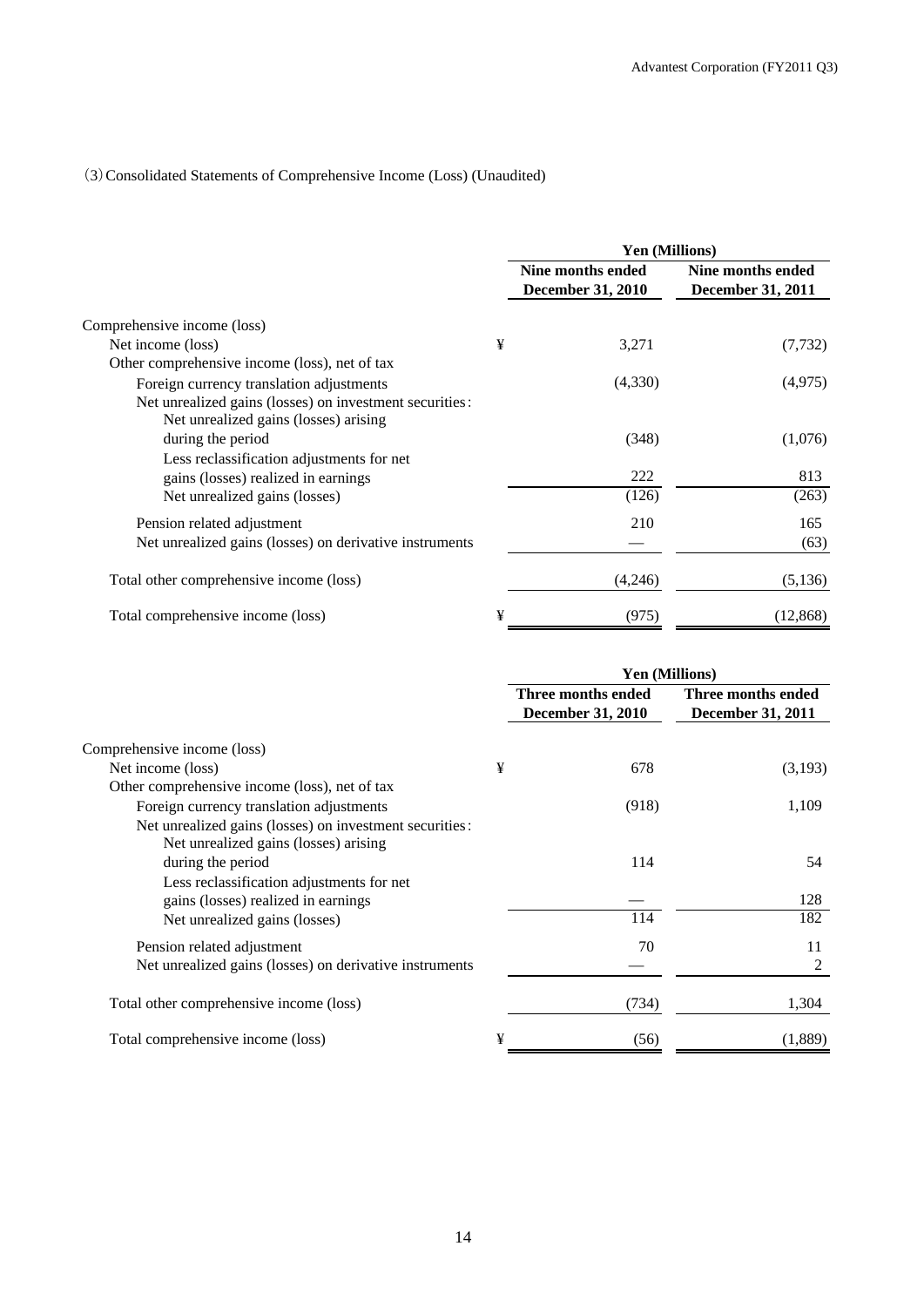## (4)Consolidated Statements of Cash Flows (Unaudited)

|                                                                  |   | Yen (Millions)                                |                                        |  |
|------------------------------------------------------------------|---|-----------------------------------------------|----------------------------------------|--|
|                                                                  |   | Nine months ended<br><b>December 31, 2010</b> | Nine months ended<br>December 31, 2011 |  |
| Cash flows from operating activities:                            |   |                                               |                                        |  |
| Net income (loss)                                                | ¥ | 3,271                                         | (7, 732)                               |  |
| Adjustments to reconcile net income to net cash                  |   |                                               |                                        |  |
| provided by (used in) operating activities:                      |   |                                               |                                        |  |
| Depreciation and amortization                                    |   | 3,100                                         | 4,958                                  |  |
| Deferred income taxes                                            |   | 353                                           | (1, 186)                               |  |
| Stock option compensation expense                                |   | 110                                           | 408                                    |  |
| Impairment losses on investment securities                       |   | 452                                           | 1,454                                  |  |
| Changes in assets and liabilities, net of effect of acquisition: |   |                                               |                                        |  |
| Trade receivables                                                |   | (11,076)                                      | 6,202                                  |  |
| Inventories                                                      |   | (8,011)                                       | 444                                    |  |
| Trade accounts payable                                           |   | 5,949                                         | (325)                                  |  |
| Accrued expenses                                                 |   | 603                                           | (2,308)                                |  |
| Accrued warranty expenses                                        |   | (309)                                         | 202                                    |  |
| Accrued pension and severance costs                              |   | 214                                           | 179                                    |  |
| Other                                                            |   | 3,358                                         | 3,038                                  |  |
| Net cash provided by (used in) operating activities              |   | (1,986)                                       | 5,334                                  |  |
| Cash flows from investing activities:                            |   |                                               |                                        |  |
| (Increase) decrease in short-term investments                    |   | (13,745)                                      | 14,375                                 |  |
| Proceeds from sale of available-for-sale securities              |   | 6                                             | 10,262                                 |  |
| Acquisition of subsidiary, net of cash acquired                  |   |                                               | (57, 145)                              |  |
| Proceeds from sale of property, plant and equipment              |   | 5                                             | 67                                     |  |
| Purchases of property, plant and equipment                       |   | (1,894)                                       | (4,303)                                |  |
| Purchases of intangible assets                                   |   | (172)                                         | (234)                                  |  |
| Other                                                            |   | 72                                            | 34                                     |  |
| Net cash used in investing activities                            |   | (15, 728)                                     | (36,944)                               |  |
| Cash flows from financing activities:                            |   |                                               |                                        |  |
| Increase in short term debt                                      |   |                                               | 41,146                                 |  |
| Redemption of senior convertible notes of acquired subsidiary    |   |                                               | (13,742)                               |  |
| Purchases of treasury stock                                      |   | (10, 266)                                     | (1)                                    |  |
| Dividends paid                                                   |   | (1,709)                                       | (1,678)                                |  |
| Other                                                            |   | $\theta$                                      | (11)                                   |  |
| Net cash provided by (used in) financing activities              |   | (11, 975)                                     | 25,714                                 |  |
| Net effect of exchange rate changes on cash and cash equivalents |   | (3,101)                                       | (4,037)                                |  |
|                                                                  |   |                                               |                                        |  |
| Net change in cash and cash equivalents                          |   | (32,790)                                      | (9,933)                                |  |
| Cash and cash equivalents at beginning of period                 |   | 96,439                                        | 75,323                                 |  |
| Cash and cash equivalents at end of period                       | ¥ | 63,649                                        | 65,390                                 |  |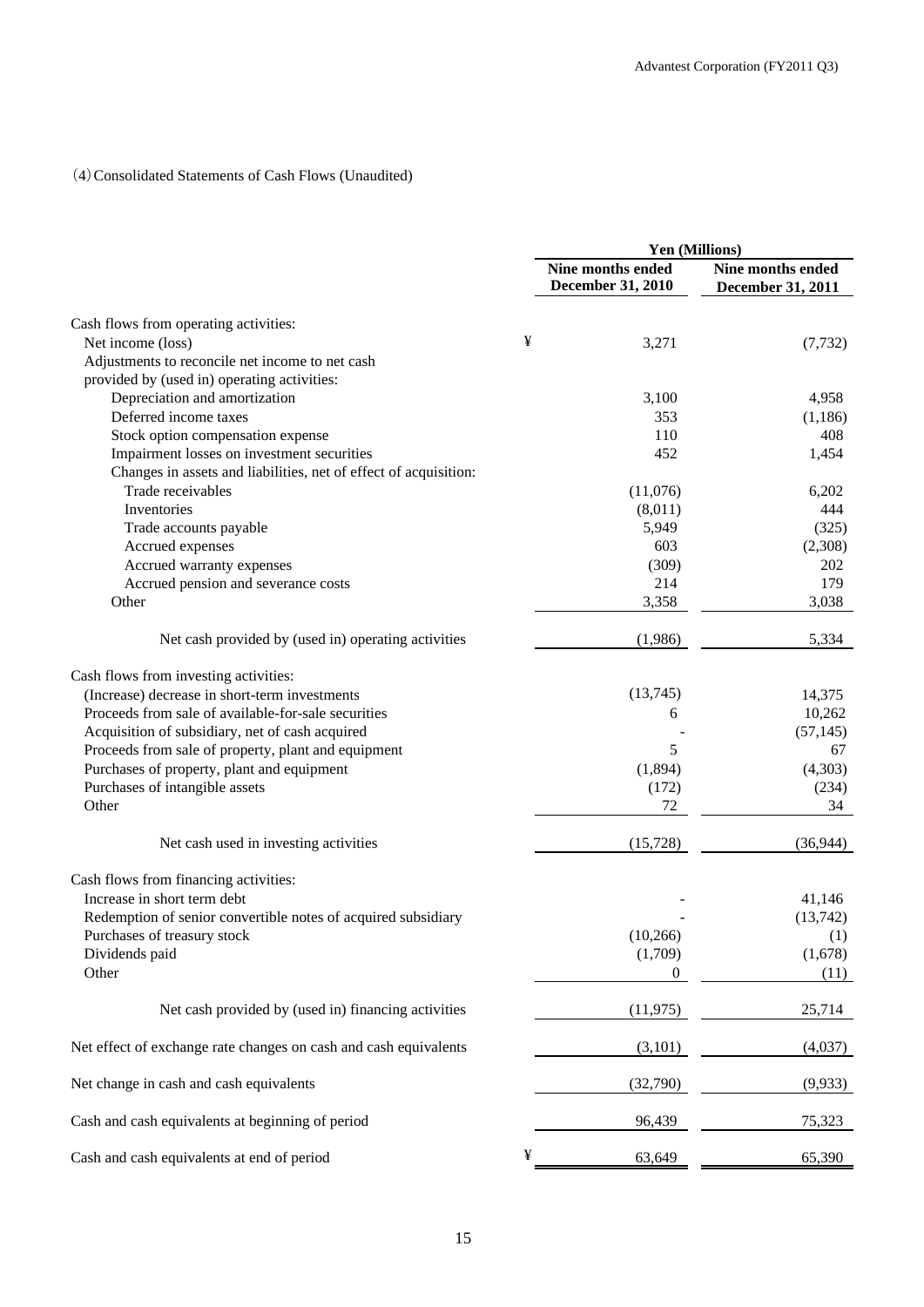## (5) Notes on Preconditions to Going Concerns: None

## (6) Segment Information

|                                                   | <b>Yen (Millions)</b>                                                      |                                                  |                                    |                                 |        |  |  |
|---------------------------------------------------|----------------------------------------------------------------------------|--------------------------------------------------|------------------------------------|---------------------------------|--------|--|--|
|                                                   | Nine months ended December 31, 2010                                        |                                                  |                                    |                                 |        |  |  |
|                                                   | Semiconductor<br>and<br>Component<br><b>Test System</b><br><b>Business</b> | <b>Mechatronics</b><br>System<br><b>Business</b> | Services.<br>Support and<br>Others | Elimination<br>and<br>Corporate | Total  |  |  |
| Net sales to unaffiliated customers               | ¥<br>52,925                                                                | 14,093                                           | 10,520                             |                                 | 77,538 |  |  |
| Inter-segment sales                               | 1,269                                                                      | 48                                               |                                    | (1,317)                         |        |  |  |
| Net sales<br>Operating income (loss) before stock | 54,194                                                                     | 14,141                                           | 10,520                             | (1,317)                         | 77,538 |  |  |
| option compensation expense<br>Adjustment:        | 7,630                                                                      | 104                                              | 1,840                              | (3,511)                         | 6,063  |  |  |
| Stock option compensation expense                 |                                                                            |                                                  |                                    |                                 | 110    |  |  |
| Operating income (loss)                           |                                                                            |                                                  |                                    | ¥                               | 5,953  |  |  |

|                                                   | <b>Yen (Millions)</b><br>Nine months ended December 31, 2011               |                                           |                                    |                                 |         |  |  |
|---------------------------------------------------|----------------------------------------------------------------------------|-------------------------------------------|------------------------------------|---------------------------------|---------|--|--|
|                                                   |                                                                            |                                           |                                    |                                 |         |  |  |
|                                                   | Semiconductor<br>and<br>Component<br><b>Test System</b><br><b>Business</b> | Mechatronics<br>System<br><b>Business</b> | Services.<br>Support and<br>Others | Elimination<br>and<br>Corporate | Total   |  |  |
| Net sales to unaffiliated customers               | ¥<br>67,016                                                                | 14,513                                    | 13,626                             |                                 | 95,155  |  |  |
| Inter-segment sales                               | 3,267                                                                      | 36                                        |                                    | (3,303)                         |         |  |  |
| Net sales<br>Operating income (loss) before stock | 70,283                                                                     | 14,549                                    | 13,626                             | (3,303)                         | 95,155  |  |  |
| option compensation expense<br>Adjustment:        | 1,667                                                                      | (736)                                     | 1,149                              | (6,995)                         | (4,915) |  |  |
| Stock option compensation expense                 |                                                                            |                                           |                                    |                                 | 408     |  |  |
| Operating income (loss)                           |                                                                            |                                           |                                    | ¥                               | (5,323) |  |  |